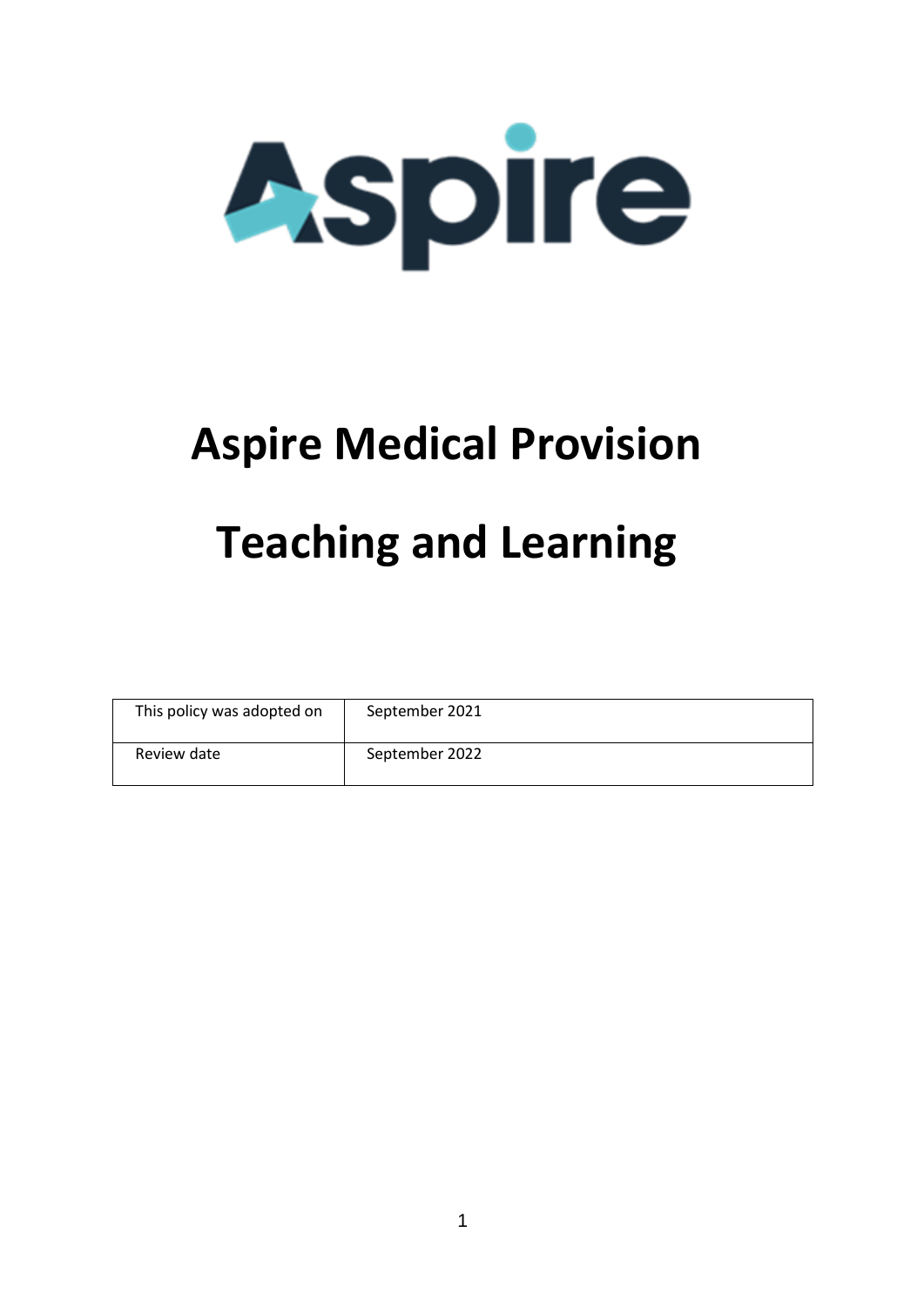## **Contents**

- 1. Purpose and context
- 2. Guidelines

## **1. Purpose and Context**

Students are referred to us when they are not able to access learning in their school due to medical needs. Our goal in AMP is to enable students to transition back to school or onto the most suitable destination.

We aim to do this by

- knowing and understanding our students in order to develop strong relationships
- facilitating the environment so as to be inclusive of students' medical, emotional and academic needs
- supporting our students in accessing the curriculum, through knowing and understanding their barriers to learning and adjusting the curriculum to meet need and to be bespoke

Academic progress is only possible when students have confidence in their ability to learn and to take risks and so a key focus for AMP is also to build students' self-belief and to help them to overcome their social anxiety so that they feel able re-engage with learning. Part of this approach is giving students confidence that they are still in touch with their 'home' school and so the AMP curriculum provides continuity between the curriculum of the referring school and we work closely with the referring schools and other agencies to assist the return to the 'home' school or, as appropriate, onto the most appropriate destination.

However, AMP also has ambition for the students and there is a balance between supporting SEMH progress and academic achievement and our aim is always to provide access to as many qualifications as possible so that students have future choices and can attain and feel successful.

## **2. Guidelines**

The implementation of the curriculum and AMP's approach to teaching and learning is based on the following –

- The importance of knowing and understanding our students and having strong relationships with parents/carers and other professionals, in particular with CAMHS.
- Personalised learning, with teacher assessment and student evaluation on an individual lesson basis, which includes the provision of online learning if a student is unable to attend a site
- Making reasonable adjustments to the curriculum and using the Individual Learning Plans to support those students with EHCPs.
- Having regular review meetings with the referring schools, so that close partnership working is in place to support teaching and learning.

Continuous monitoring is in place across AMP to evaluate the impact of our teaching and learning and to assess both the academic and SEMH progress of the students.